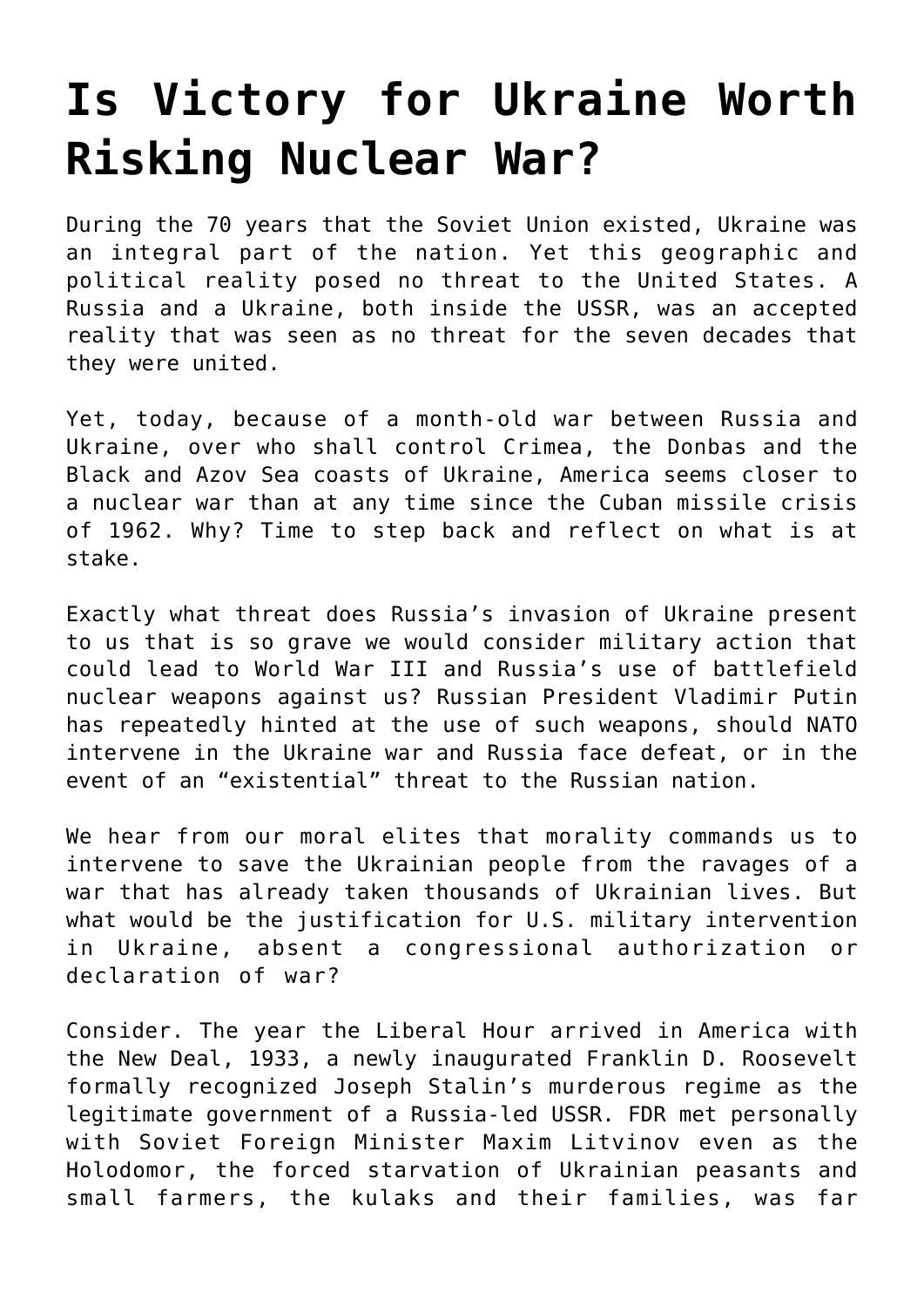advanced. Walter Duranty, the *New York Times* reporter in Moscow, won a Pulitzer for covering up that crime of the century with its estimated 4 million dead.

The question remains: When did the relationship between Russia and Ukraine become a matter of such vital interest to the U.S. that we would risk war, possible nuclear war, with Russia over it? How did we get here?

We got here by exploiting our Cold War victory as an opportunity to move NATO, our Cold War alliance, into a dozen countries in Central and Eastern Europe, up to the borders of Russia. Then, we started to bring Ukraine into NATO, the constituent republic of the old Soviet Union with the longest and deepest history with Mother Russia. Thus, while Putin started this war, the U.S. set the table for it. We pushed our military alliance, NATO, set up in 1949 to contain and, if necessary, fight Russia, 1,000 miles to the east, right into Russia's face.

In the 1930s, when Britain's Lady Astor was asked if she knew where Hitler was born, she answered: "Versailles." At the Paris Peace Conference of 1919, which produced the Versailles Treaty, millions of Germanic peoples and the lands they had inhabited were severed from German rule and distributed to half a dozen nations across Europe. When we get back on our feet, we will take back all that we have lost, said Gen. Hans von Seeckt of the German General Staff.

We hear warnings that if Russia uses chemical weapons in Ukraine, NATO will react militarily. But if no NATO ally is attacked, why would NATO respond to a Russian attack on Ukraine? Though outlawed today, chemical weapons were used by all the major participants in World War I, including the Americans. As for atomic weapons, only Americans have used them. And while we did not introduce the bombing of cities—the British and Germans did that—we did perfect the carpet-bombing of cities like Cologne, Hamburg, Berlin, Dresden and Tokyo.

The Ukrainian war, now a month old, has demonstrated the utility of nuclear weapons. Putin's credible threat to use